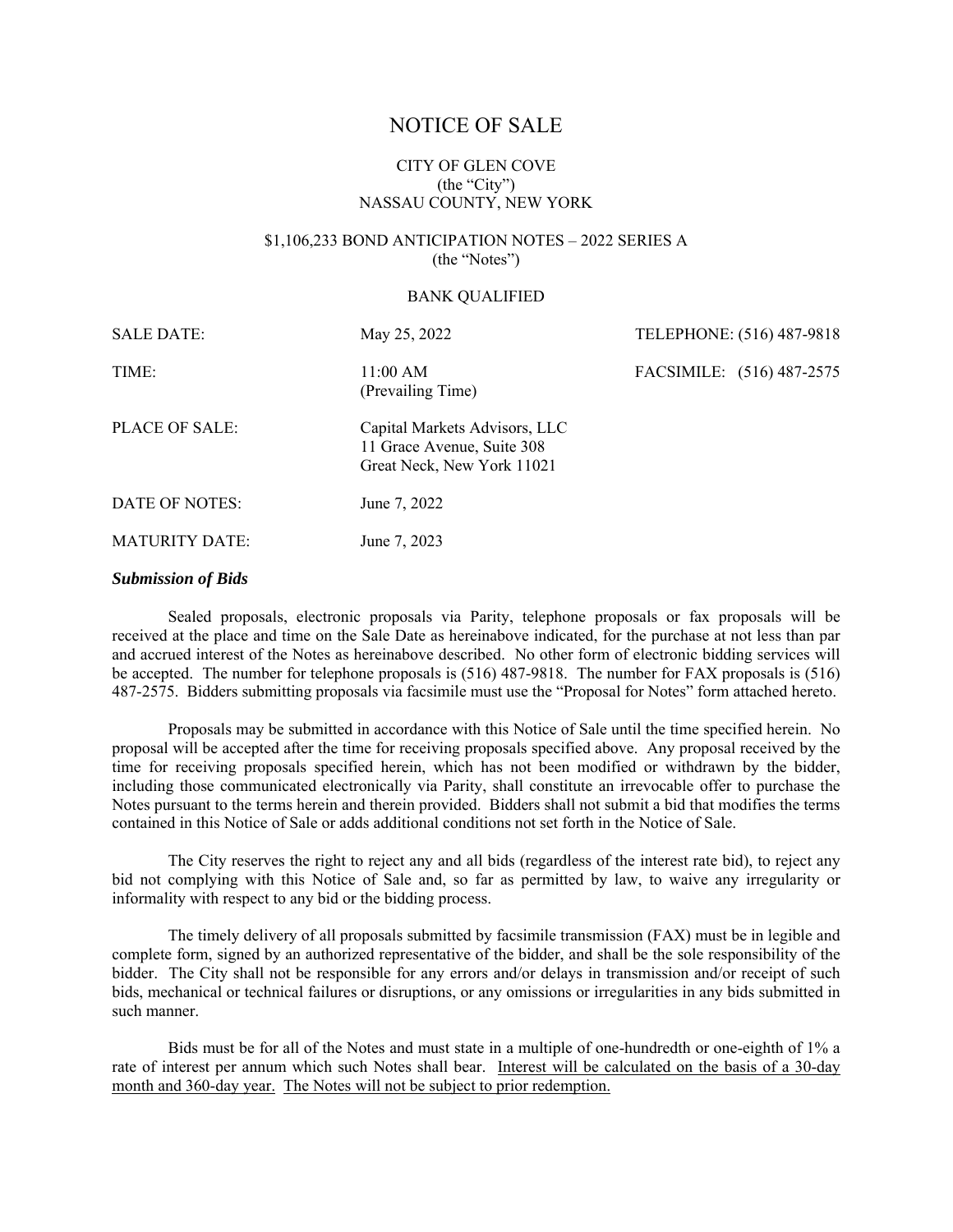# *Bidding using Parity*

Prospective bidders wishing to submit an electronic bid via Parity must be contracted customers of Parity. Prospective bidders who do not have a contract with Parity must call (212) 849-5021 to become a customer. By submitting an electronic bid for the Notes, a bidder represents and warrants to the City that such bidder's bid for the purchase of the Notes is submitted for and on behalf of such prospective bidder by an officer or agent who is duly authorized to bind the bidder to a legal, valid and enforceable contract for the purchase of the Notes.

Each prospective bidder who wishes to submit an electronic bid shall be solely responsible to register to bid via Parity. Each qualified prospective bidder shall be solely responsible to make necessary arrangements to access Parity for purposes of submitting its bid in a timely manner and in compliance with the requirements of this Notice of Sale. Neither the City nor Parity shall have any duty or obligation to undertake such registration to bid for any prospective bidder or to provide or assure such access to any qualified prospective bidder, and neither the City nor Parity shall be responsible for a bidder's failure to register to bid or for proper operation of, or have any liability for any delays or interruptions of, or any damages caused by Parity. The City is using Parity as a communications mechanism, and not as the City's agent, to conduct the electronic bidding for the City's Notes. The City is not bound by any advice or determination of Parity as to whether any bid complies with the terms of this Notice of Sale. All costs and expenses incurred by prospective bidders in connection with their registration and submission of bids via Parity are the sole responsibility of the bidders, and the City is not responsible, directly or indirectly, for any such costs or expenses. If a prospective bidder encounters any difficulty in registering to bid, or submitting or modifying a bid for the Notes, it should telephone Parity and notify the City's Municipal Advisor, Capital Markets Advisors, LLC at (516) 487-9818 (provided that the City shall have no obligation to take any action whatsoever upon receipt of such notice).

If any provisions of this Notice of Sale shall conflict with information provided by Parity, as approved provider of electronic bidding services, this Notice of Sale shall control. Further information about Parity, including any fee charged, may be obtained from Parity at (212) 849-5021. The time maintained by Parity shall constitute the official time with respect to all bids submitted.

#### *Payment and Security for the Notes*

Said Notes are general obligations of the City and the faith and credit of such City are pledged for payment of the principal of and interest on such Notes. All the taxable real property in said City will be subject to the levy of ad valorem taxes, subject to certain statutory limitations, sufficient to pay the principal of and interest on the Notes.

#### *Authority for and Purpose of the Notes*

The Notes are issued pursuant to the Constitution and Laws of the State, including, among others, the City Law, the Local Finance Law and bond ordinances duly adopted by the City Council on their respective dates. Proceeds from the sale of the Notes, along with \$536,991 in available funds, will be used to redeem the City's Bond Anticipation Notes – 2021 Series A at maturity on June 8, 2022 as described in the Official Statement.

#### *Award of Notes*

The Notes will be awarded and sold to the bidder complying with the terms of sale and offering to purchase the Notes at the lowest net interest cost, and if two or more such bidders offer the same lowest net interest cost, then to one of said bidders offering to purchase the largest par amount of the Notes and if all of said bidders offer the same net interest cost and offer to purchase the same par amount, then to the one of said bidders selected by the Sale Officer by lot from among all said bidders.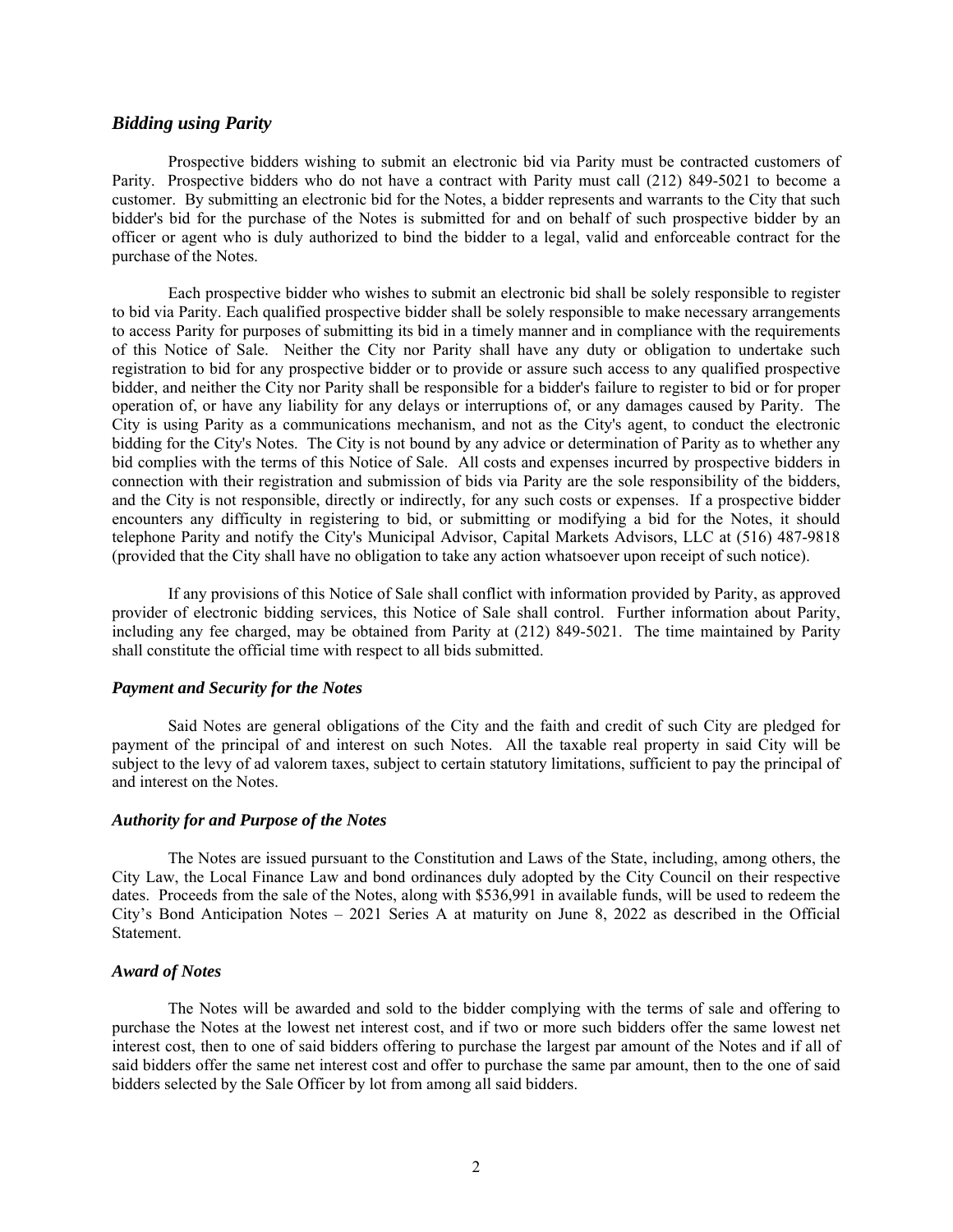The right is reserved by the City to award to any bidder all or any part of the Notes which such bidder offers to purchase and, in the event of a partial award, the premium, if any, specified by such bidder will be pro-rated.

Award of the Notes is expected to be made promptly after opening of the bids, but the successful bidder may not withdraw its proposal until after 3:00 o'clock P.M. (Prevailing Time) on the day of such bid opening and then only if such award has not been made prior to the withdrawal. The Notes will be delivered and shall be paid for on or about the Date of Notes at such place and on such business day and at such hour, as the Sale Officer and successful bidder shall mutually agree.

#### *Form of the Notes*

The Notes will be issued in registered form, and at the option of the purchaser, the Notes will be registered in the name of the successful bidder or (ii) registered to Cede & Co., as the partnership nominee for The Depository Trust Company ("DTC") as book-entry notes.

If the Notes are registered in the name of the successful bidder, a single note certificate will be issued for those Notes bearing the same rate of interest in the aggregate principal amount awarded to the respective successful bidder at such interest rate. Principal of and interest on such Notes will be payable in Federal Funds by the City, at such bank or trust company located and authorized to do business in the State of New York as selected by the successful bidder.

If the Notes are issued in book-entry form, such notes will be delivered to DTC, which will act as securities depository for the Notes. Beneficial owners will not receive certificates representing their interests in the Notes. Individual purchases may be made in denominations of \$5,000 or integral multiples thereof, except for one necessary odd denomination. A single note certificate will be issued for those Notes bearing the same rate of interest and CUSIP number in the aggregate principal amount awarded to such purchaser at such interest rate. Principal of and interest on said Notes will be paid in Federal Funds by the City to Cede & Co., as nominee for DTC, which will in turn remit such principal and interest to its participants for subsequent distribution to the beneficial owners of the Notes as described herein. Transfer of principal and interest payments to beneficial owners by participants of DTC will be the responsibility of such participants and other nominees of beneficial owners. The City will not be responsible or liable for payments by DTC to its participants or by DTC participants to beneficial owners or for maintaining, supervising or reviewing the records maintained by DTC, its participants or persons acting through such participants.

CUSIP identification numbers will be printed on the book-entry Notes if Bond Counsel is provided with such numbers by the close of business on the Sale Date of the Notes, but neither the failure to print such number on any Note nor any error with respect thereto shall constitute cause for a failure or refusal by the purchaser thereof to accept delivery and pay for the Notes in accordance with the terms hereof. All expenses in relation to the printing of CUSIP numbers on the Notes shall be paid for by the City; provided, however, that the CUSIP Service Bureau charge for the assignment of said numbers shall be the responsibility of and shall be paid for by the purchaser. DTC is an automated depository for securities and a clearinghouse for securities transactions, and will be responsible for establishing and maintaining a book-entry-only system for recording the ownership interests of its participants, which include certain banks, trust companies and securities dealers, and the transfer of the interests among its participants. The DTC participants will be responsible for establishing and maintaining records with respect to the Notes. Individual purchases of beneficial ownership interests in the Notes may be made only through book entries made on the books and records of DTC (or a successor depository) and its participants.

### *Delivery of the Notes*

Said Notes will be delivered on or about the Date of the Notes, referred to herein, at no cost to the purchaser, in New York, New York or otherwise as may be agreed with the purchaser; however, if the Notes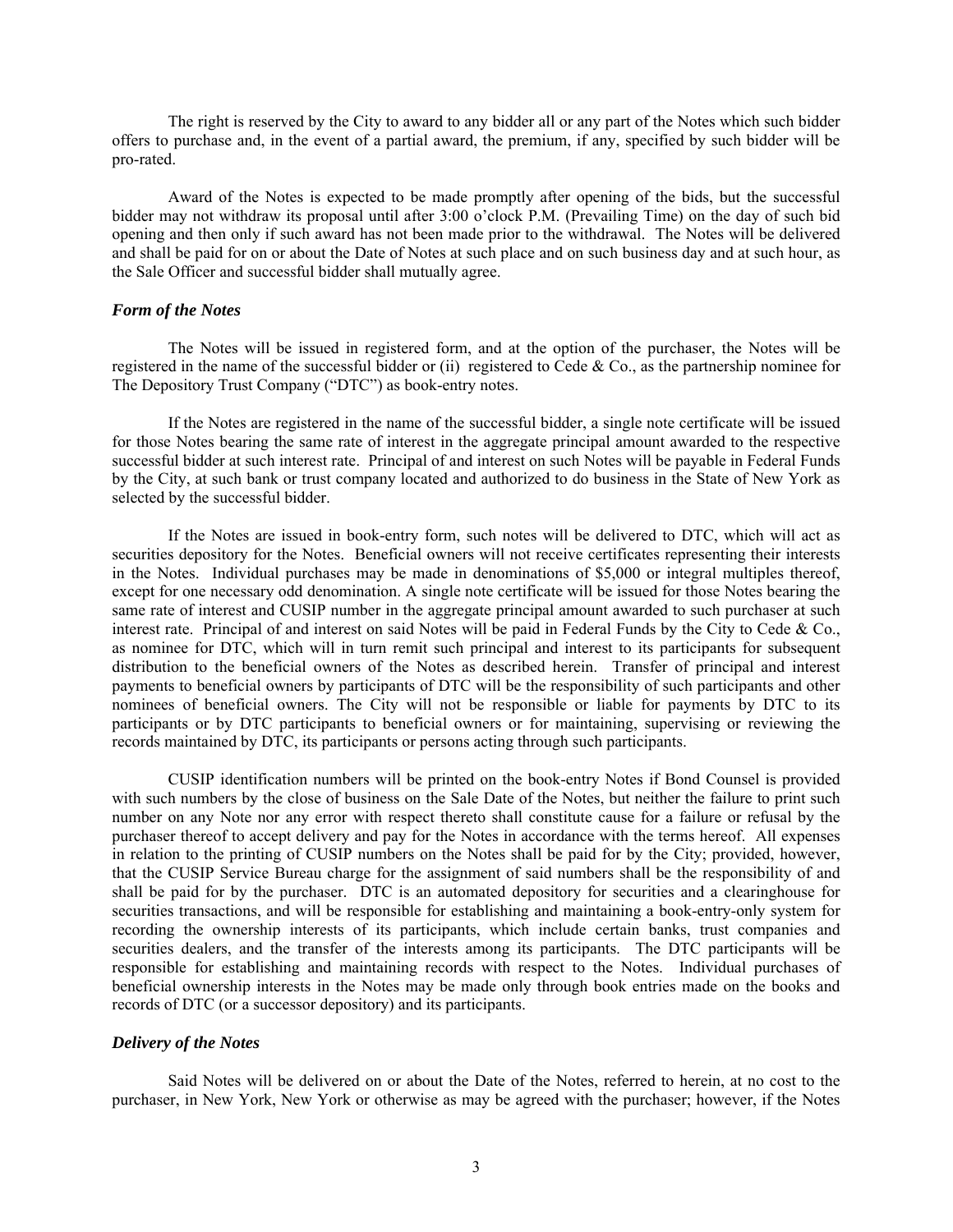are issued in book-entry only form, said Notes will be delivered to DTC. The purchase price of said Notes shall be paid in FEDERAL FUNDS or other funds available for immediate credit on said delivery date.

# *Legal Opinion*

The proposed form of the approving legal opinion of Bond Counsel is set forth in Appendix D to the Preliminary Official Statement dated May 19, 2022 (the "Preliminary Official Statement"), circulated in connection with the sale of the Notes, which shall be supplemented by the final official statement to be dated May 25, 2022 (the "Official Statement"), and will be furnished to the purchaser upon delivery of the Notes.

#### *Tax Exemption*

In the opinion of Hawkins Delafield & Wood LLP, Bond Counsel, interest on the Notes is (i) excluded from gross income for federal income tax purposes pursuant to Section 103 of the Internal Revenue Code of 1986, as amended (the "Code") and (ii) exempt from personal income taxes of New York State and its political subdivisions, including The City of New York, all as described in more detail in "TAX MATTERS" in the Preliminary Official Statement. Upon delivery of the Notes, Bond Counsel will deliver an opinion regarding the tax-exempt status of the Notes substantially in the form of the approving legal opinion of Bond Counsel set forth in Appendix D of the Preliminary Official Statement.

The successful bidder may at its option refuse to accept the Notes if the opinion of Bond Counsel is not delivered or if any income tax law of the United States of America is hereafter enacted which shall provide that the interest thereon is taxable, or shall be taxable at a future date, for federal income tax purposes, and in such case said successful bidder will be relieved of its contractual obligations arising from the acceptance of its proposal.

#### *Bank Qualification*

The City **will** designate the Notes as "qualified tax-exempt obligations" pursuant to the provisions of Section 265 of the Code.

# *Obligation of Winning Bidder to Deliver an Issue Price Certificate at Closing*

By submitting a bid, each bidder is certifying that its bid is a firm offer to purchase the Notes, is a good faith offer which the bidder believes reflects current market conditions, and is not a "courtesy bid" being submitted for the purpose of assisting in meeting the competitive sale requirements relating to the establishment of the "issue price" of the Notes pursuant to Section 148 of the Code, including the requirement that bids be received from at least three (3) underwriters of municipal bonds who have established industry reputations for underwriting new issuances of municipal bonds (the "Competitive Sale Requirements"). The Municipal Advisor will advise the winning bidder if the Competitive Sale Requirements were met at the same time it notifies the winning bidder of the award of the Notes. **Bids will not be subject to cancellation in the event that the Competitive Sale Requirements are not satisfied.**

The winning bidder shall, within one (1) hour after being notified of the award of the Notes, advise the Municipal Advisor by electronic or facsimile transmission of the reasonably expected initial public offering price or yield of each maturity of the Notes (the "Initial Reoffering Prices") as of the date of the award.

By submitting a bid, the winning bidder agrees (unless the winning bidder is purchasing the Notes for its own account and not with a view to distribution or resale to the public) that if the Competitive Sale Requirements are not met, it will elect and satisfy either option (1) or option (2) described below. *Such election must be made on the bid form submitted by each bidder.*

(1) **Hold the Price**. The winning bidder: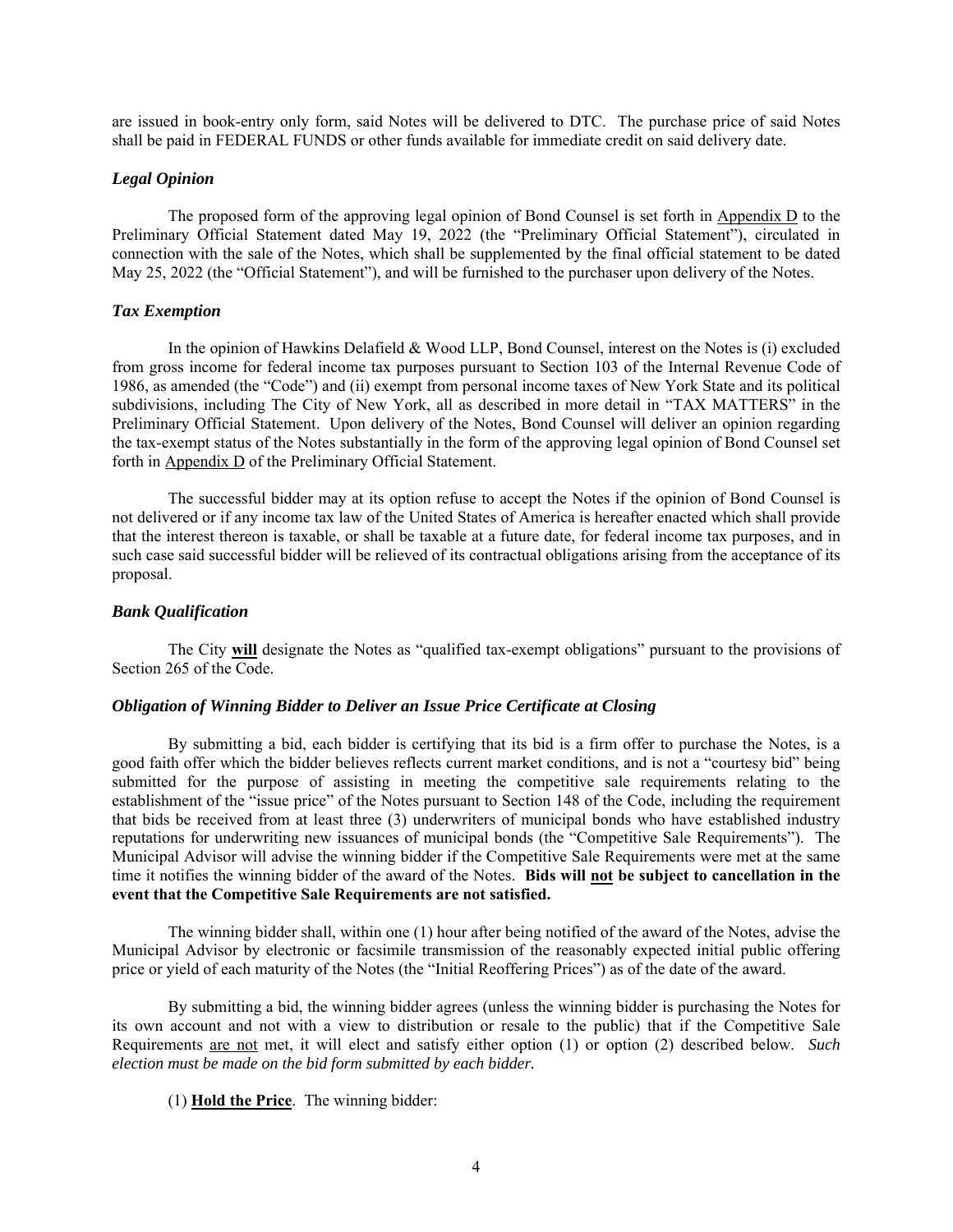(a) will make a bona fide offering to the public of all of the Notes at the Initial Reoffering Prices and provide Bond Counsel with reasonable supporting documentation, such as a copy of the pricing wire or equivalent communication, the form of which is acceptable to Bond Counsel,

(b) will neither offer nor sell to any person any Notes within a maturity at a price that is higher, or a yield that is lower, than the Initial Reoffering Price of such maturity until the earlier of (i) the date on which the winning bidder has sold to the public at least 10 percent of the Notes of such maturity at a price that is no higher, or a yield that is no lower, than the Initial Reoffering Price of such maturity or (ii) the close of business on the 5th business day after the date of the award of the Notes, and

(c) has or will include within any agreement among underwriters, any selling group agreement and each retail distribution agreement (to which the winning bidder is a party) relating to the initial sale of the Notes to the public, together with the related pricing wires, language obligating each underwriter to comply with the limitations on the sale of the Notes as set forth above.

#### (2) **Follow the Price**. The winning bidder:

(a) will make a bona fide offering to the public of all of the Notes at the Initial Reoffering Prices and provide the Issuer with reasonable supporting documentation, such as a copy of the pricing wire or equivalent communication, the form of which is acceptable to Bond Counsel,

(b) will report to the City information regarding the first price that at least 10 percent of the Notes within each maturity of the Notes have been sold to the public,

(c) will provide the City with reasonable supporting documentation or certifications of such sale prices the form of which is acceptable to Bond Counsel. This reporting requirement, which may extend beyond the closing date of the Notes, will continue until such date that the requirement set forth in paragraph (b) above for each maturity of the Notes is satisfied, and

(d) has or will include within any agreement among underwriters, any selling group agreement and each retail distribution agreement (to which the winning bidder is a party) relating to the initial sale of the Notes to the public, together with the related pricing wires, language obligating each underwriter to comply with the reporting requirement described above.

For purposes of the "hold the price" or "follow the price" requirement, a "maturity" refers to Notes that have the same interest rate, credit and payment terms.

Regardless of whether or not the Competitive Sale Requirements were met, the winning bidder shall submit to the Issuer a certificate (the "Reoffering Price Certificate"), satisfactory to Bond Counsel, prior to the delivery of the Notes stating the applicable facts as described above. The form of Reoffering Price Certificate is available by contacting Bond Counsel or the Municipal Advisor.

If the winning bidder has purchased the Notes for its own account and not with a view to distribution or resale to the public, then, whether or not the Competitive Sale Requirements were met, the Reoffering Price Certificate will recite such facts and identify the price or prices at which the purchase of the Notes was made.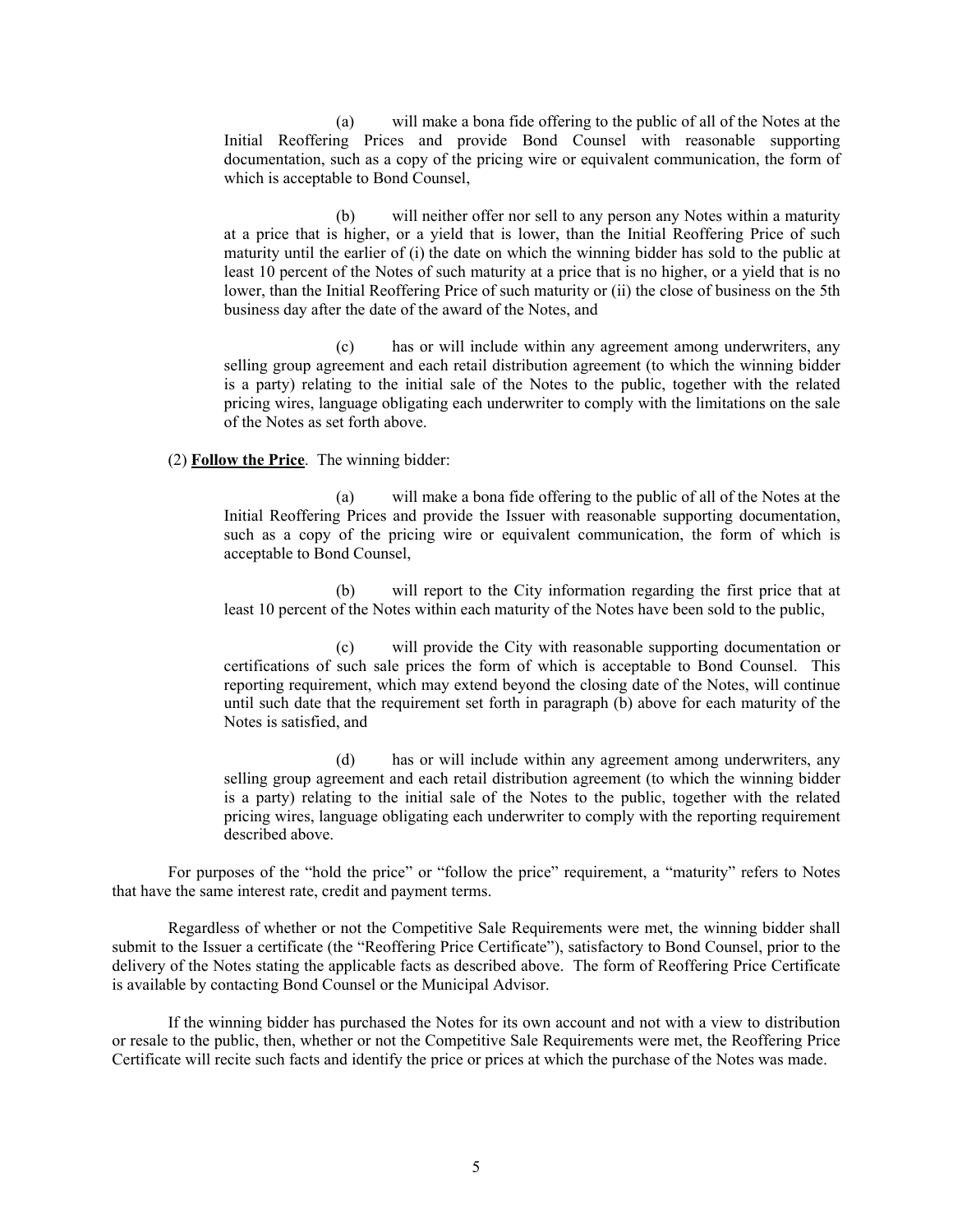For purposes of this Notice, the "public" does not include the winning bidder or any person that agrees pursuant to a written contract with the winning bidder to participate in the initial sale of the Notes to the public (such as a retail distribution agreement between a national lead underwriter and a regional firm under which the regional firm participates in the initial sale of the Notes to the public). In making the representations described above, the winning bidder must reflect the effect on the offering prices of any "derivative products" (e.g., a tender option) used by the bidder in connection with the initial sale of any of the Notes.

#### *Official Statement, Undertaking to Provide Notices of Events and Compliance History*

The City will provide a reasonable number of Official Statements to each successful bidder within seven (7) business days following receipt of a written request therefor made to the City and its Municipal Advisor. Such request may specify the applicable (a) offering price, (b) selling compensation, (c) rating, (d) credit enhancement and (e) identity and complete name of such bidder and any participating underwriters, and if so, the Preliminary Official Statement will be modified or supplemented by the information so specified. Neither the City nor its Municipal Advisor shall be liable in any manner for any delay, inaccuracy, or omission on the part of any successful bidder with respect to such request, nor shall the City's failure, as a result thereof, to provide the Official Statement within the above time period, constitute cause for a failure or refusal by such bidder to accept delivery of and pay for the Notes in accordance with the terms hereof.

The Preliminary Official Statement is in a form "deemed final" by the City for purposes of Securities and Exchange Commission Rule 15c2-12 ("Rule 15c2-12"), but may be modified or supplemented as noted above. In order to assist bidders in complying with Rule 15c2-12 and as part of the City's contractual obligation arising from its acceptance of the proposal of the successful bidder, at the time of the delivery of the Notes the City will provide an executed copy of its "Undertaking to Provide Notices of Events" (the "Undertaking"). *The form of said Undertaking is set forth in Appendix E to the Preliminary Official Statement.*

Except as otherwise set forth in the Preliminary Official Statement (see the subcaption entitled "*Compliance History*" under the caption entitled "DISCLOSURE UNDERTAKINGS"), the City is in compliance in all material respects with all previous undertakings made pursuant to Rule 15c2-12 during each of the past five years.

#### *Documents Accompanying the Delivery of the Notes*

The obligation hereunder to deliver or accept the Notes pursuant hereto shall be conditioned on the delivery to the successful bidder at the time of delivery of the Notes of: (i) the opinion of Bond Counsel; (ii) a certificate of the City Attorney, dated the date of delivery of the Notes, to the effect that there is no controversy or litigation of any nature pending or threatened to restrain or enjoin the issuance, sale, execution or delivery of the Notes, or in any way contesting or affecting the validity of the Notes or any of the proceedings taken with respect to the issuance and sale thereof or the application of moneys to the payment of the Notes, and further stating that there is no controversy or litigation of any nature now pending or threatened by or against the City wherein an adverse judgment or ruling could have a material adverse impact on the financial condition of the City or adversely affect the power of the City to levy, collect and enforce the collection of taxes or other revenues for the payment of its Notes, which has not been disclosed in the Official Statement; (iii) a certificate of the City Controller to the effect that as of the date of the Official Statement and at all times subsequent thereto, up to and including the time of the delivery of the Notes, the Official Statement did not and does not contain any untrue statement of a material fact or omit to state a material fact necessary to make the statements herein, in the light of the circumstances under which they were made, not misleading, and further stating that there has been no adverse material change in the financial condition of the City since the date of the Official Statement to the date of issuance of the Notes (and having attached thereto a copy of the Official Statement); (iv) certificates signed by the City Controller evidencing payment for the Notes; (v) a signature certificate evidencing the due execution of the Notes, including statements that (a) no litigation of any nature is pending or, to the knowledge of the signers, threatened, restraining or enjoining the issuance and delivery of the Notes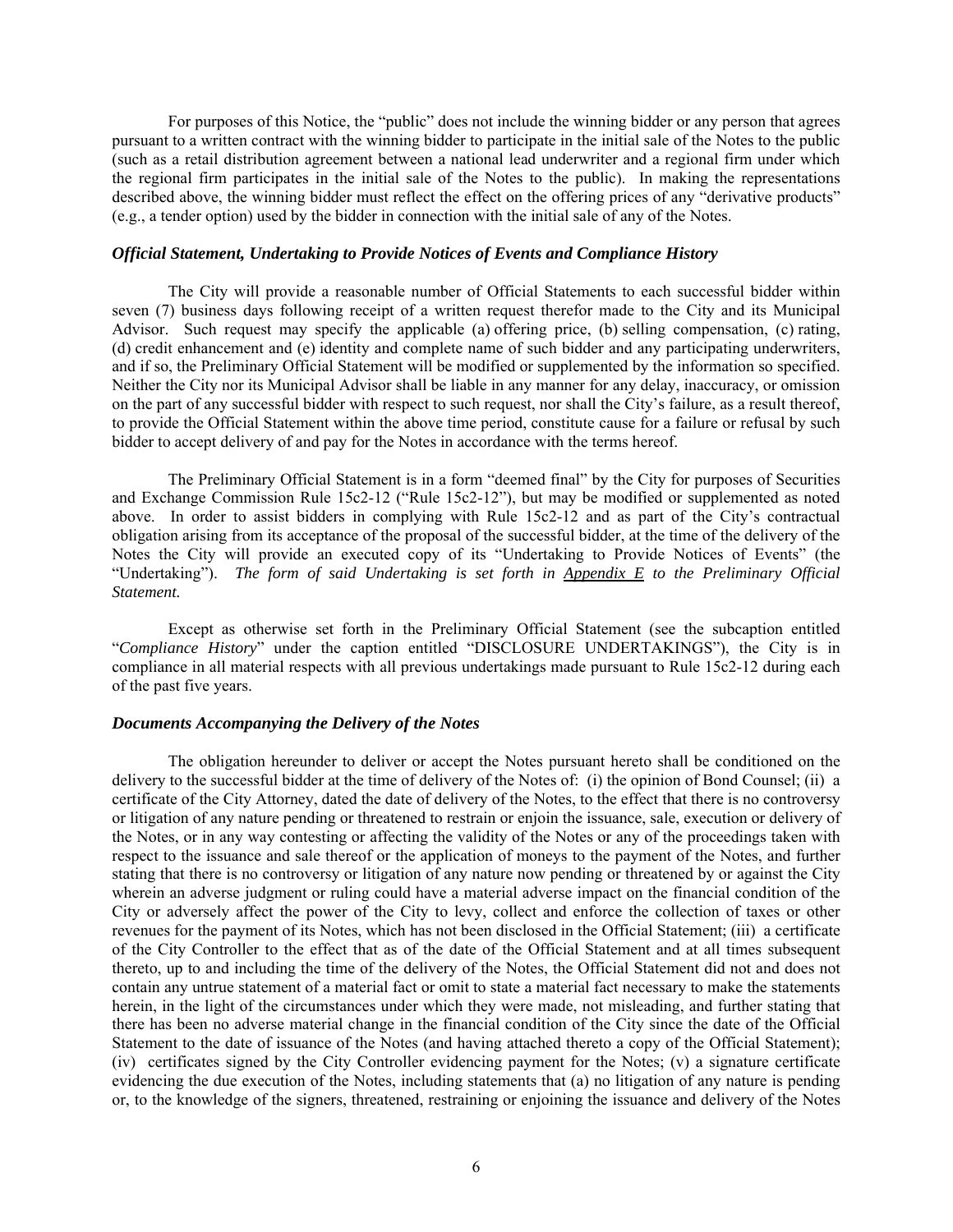or the levy and collection of taxes to pay the principal of and interest thereon, nor in any manner questioning the proceedings and authority under which the Notes were authorized or affecting the validity of the Notes thereunder, (b) neither the corporate existence or boundaries of the City nor the title of the signers to their respective offices is being contested, and (c) no authority or proceedings for the issuance of the Notes have been repealed, revoked or rescinded, and (vi) Tax Certificate executed by the City Controller, as described under "TAX MATTERS" in the Preliminary Official Statement.

#### *Contact Information*

The City's contact information is as follows: Mr. Michael Piccirillo, City Controller, telephone number (516) 676-2789, email: mpiccirillo@glencoveny.gov.

Copies of this Notice of Sale and the Preliminary Official Statement prepared in connection with the sale of the Notes may be obtained upon request from the offices of Capital Markets Advisors, telephone number (516) 487-9818 or by visiting www.capmark.org.

# CITY OF GLEN COVE

By: /s/ Michael Piccirillo Controller

Dated: May 19, 2022